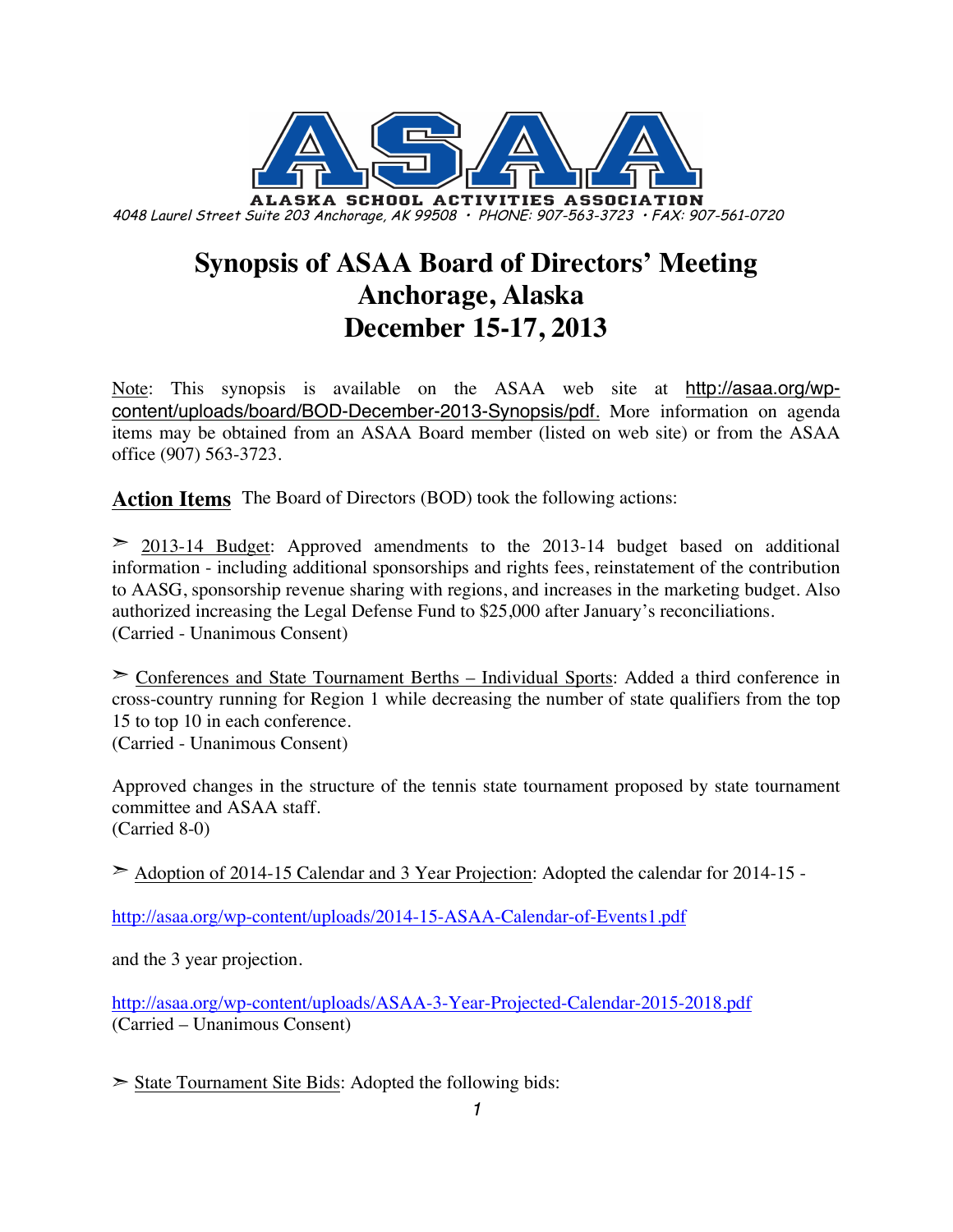- All-State Music – Anchorage School District – 2014, 2015, 2016

- 4A Wrestling Chugiak High School, Eagle River 2015, 2016, 2017
- Nordic Skiing Dimond High School, Anchorage 2015, 2016, 2017
- World Language Declamation, East Anchorage High School 2015, 2016, 2017
- Baseball American Legion, Mulcahy Stadium, Anchorage 2015, 2016, 2017
- Softball Lathrop High School, South Davis Complex, Fairbanks 2015, 2016, 2017

(Carried – Unanimous Consent)

➣ Reclassification Request: Denied a request by Tri-Valley High School to be reclassified from 2A to 1A due to declining enrollment. The board stated that school must follow the adopted procedure.

(Failed)

➣ Appointment of Future Executive Director: Appointed Billy Strickland, Dean of Students at Bethel Regional High School, to replace Gary Matthews who will retire in July. (Carried)

➣ Election of Officers: Elected Dr. Lance Bowie, AASA representative on the board, as president. Reelected Mike Boyd, Region 3 representative, as vice-president. (Carried)

➣ Softball Proposal: Adopted a revised game ending procedure for the state softball tournaments, as follows:

"Ending a Regulation Game: By State Association adoption, the game shall end when either team is 15 runs behind after 3 innings, 12 runs behind after 4 innings, or 8 runs behind after 5 innings. A game will end after 7 innings of play if none of the above applies. This will apply to state tournament games only, beginning in 2014."

(Carried)

Extended the state tournament formats, as follows:

"Both the large and small school state tournaments will be expanded from 2 to 3 days, beginning in 2014-15."

(Carried)

➣ "Outstanding" Awards at State Swimming and Diving Tournament: After considerable discussion, voted to approve a new award entitled "Outstanding Competitor." This will replace the former Outstanding Diver and Outstanding Swimmer awards.  $(Carried – 5-3)$ 

 $\geq$  Basketball State Tournament Seeding: Following a discussion concerning requests to seed the 1A, 2A and 3A state tournaments, adopted the following position statement: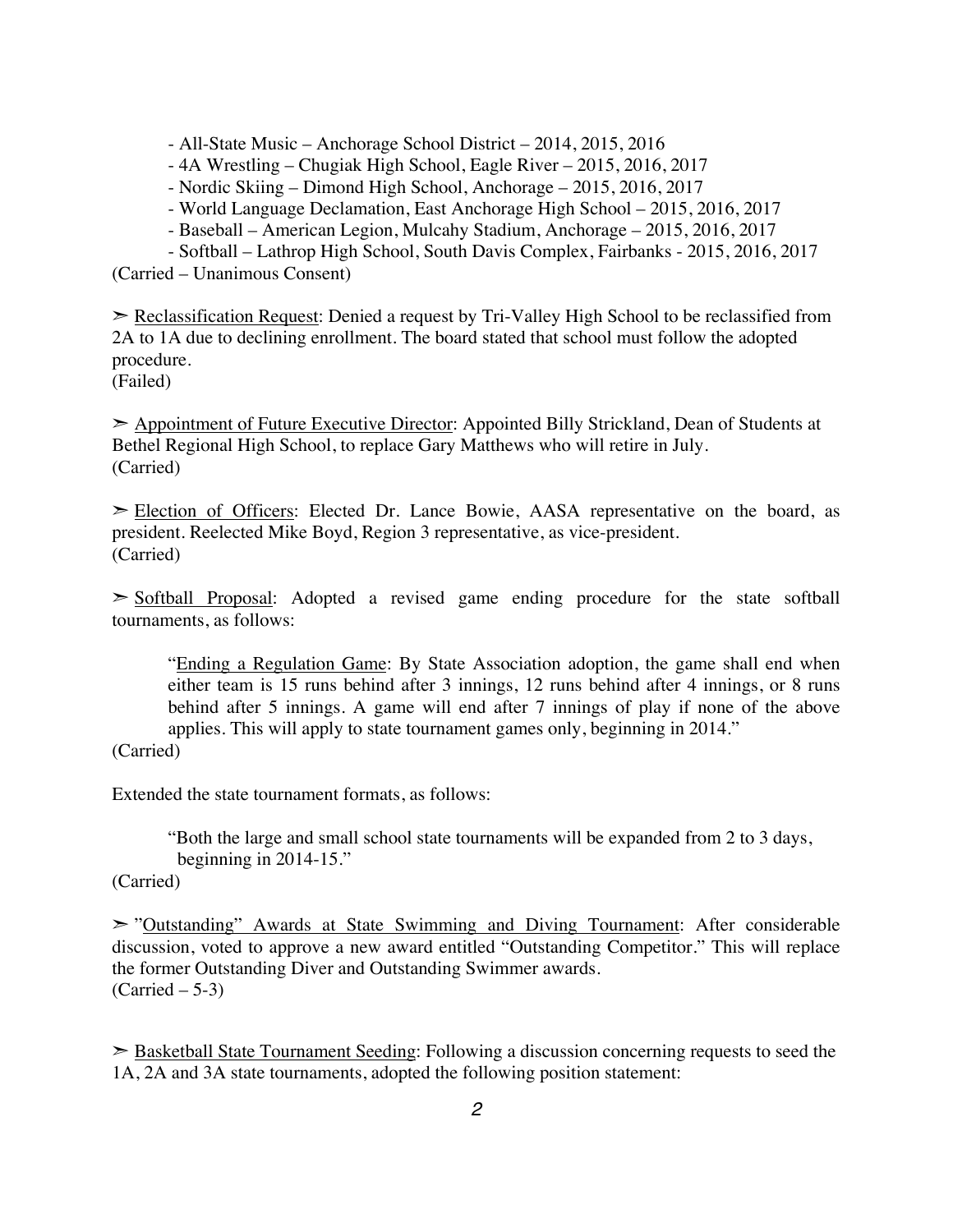"Because the board intends to use information entered by the schools to seed and possibly award at-large berths to future state basketball tournaments, it is mandated that teams enter their schedules by January 15, 2014 into www.asaa365.com and their game results within 48 hours after completion. The board authorizes conferences to enforce the provisions of this statement."

#### (Carried)

 $\geq$  Electronic "E" Cigarettes: Due to the recent increase in the use of electronic "E" cigarettes, amended the "Play for Keeps" TAD policy as follows:

Section 1. Prohibited Conduct: is amended to read:

" The possession, distribution or use of any tobacco products, **(add) including "E" or electronic cigarettes,** alcohol and controlled substances (as defined in Section 10 of this policy), is prohibited and shall result in the penalties set forth herein.

Section 10. Definitions: is amended as follows:

#### **(add) "Electronic "E" Cigarettes**

"E-cigarette" means any electronic oral device, such as one composed of a heating element, battery, and/or electronice circuit, which provides a vapor of nicotine or any other substance, and the use or inhalation of which simulates smoking. The term shall include any such device whether manufactured, distributed, marketed, or sold as an e-cigarette, e-cigar, e-pipe, or under any other product name or descriptor."

(Carried – Unanimous Consent)

**Reports** The BOD heard the following reports:

- Board Members
- State Tournaments
- Finance Committee
- Student Government
- Officials/Coaches
- Sponsorships/Marketing/Promotions
- Play for Keeps, Win for Life/Hall of Fame
- Tech Talk
- Sports Medicine Advisory Committee (SMAC)
- Executive Director
- Auditor's Report

**Public Comments** A large group of wrestling students and their coaches from Mt.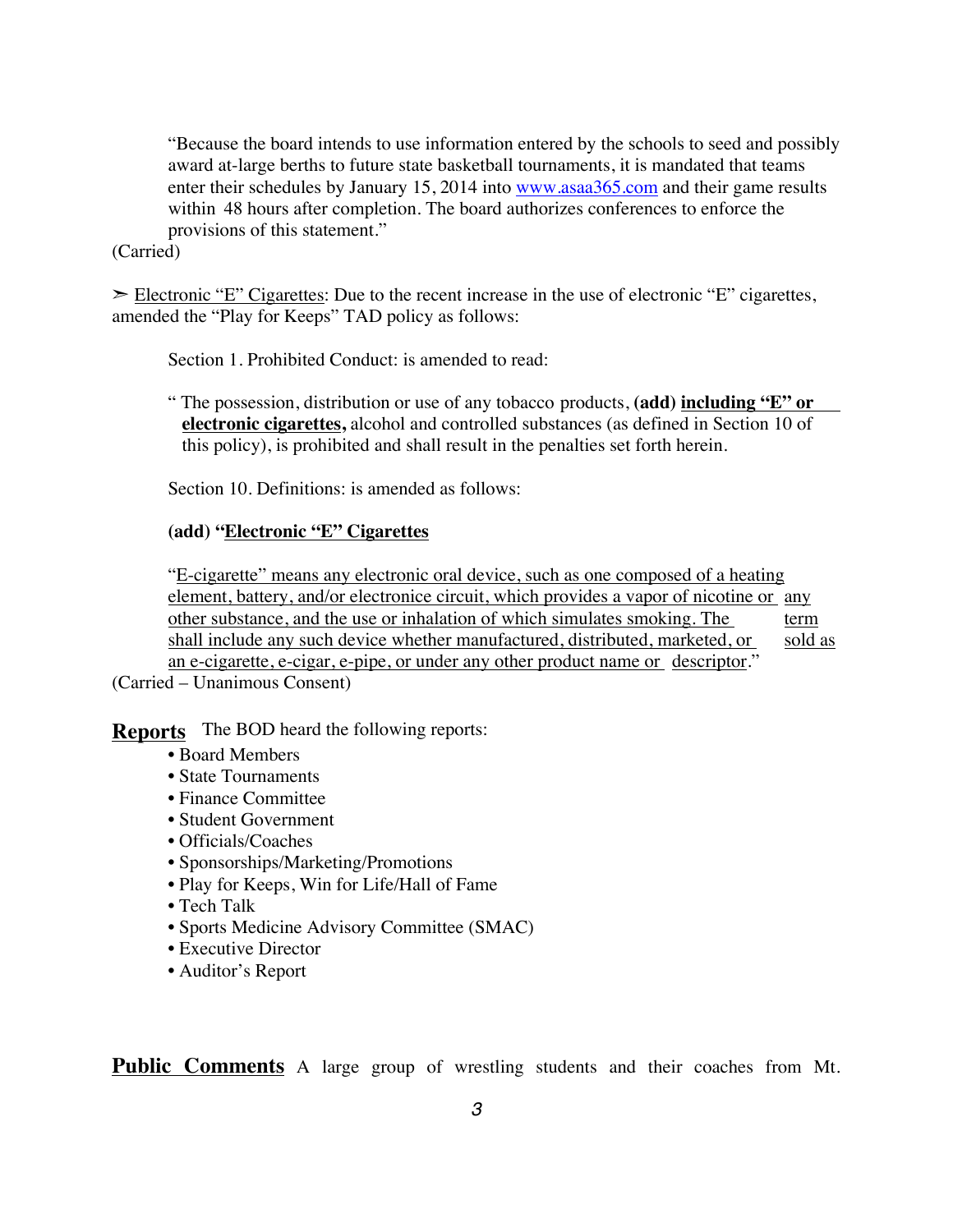Edgecumbe High School attended the meeting and spoke in support of a girls state wrestling tournament.

**Executive Session** The board moved into executive session to discuss the Executive Director succession/transition process.

**Workshop** The board conducted a workshop to review and discuss growing concerns with the Transfer/Residency Rule and the Waiver Process.

**Student Eligibility Hearing** No hearing was requested.

## **Tabled Items** None

**Discussion Items** The BOD discussed the following items:

➣ Sports Medicine Advisory Committee (SMAC) Recommendations: Discussed committee concerns/recommendations as follows:

- Concussion Reporting- SMAC expressed concern that the concussion reporting in Alaska has not been consistent by all schools. Many schools do not seem to realize the importance of reporting, not a high priority. SMAC recommended that ASAA develop a process to ensure more consistent concussion reporting.
- Heat Acclimatization and Illness: SMAC recommended that all coaches take the on-line NFHS Guide to Heat Acclimatization and Illness course.
- Contact During Football and Hockey Practice: SMAC recommended that the NFHS develop a uniform policy (rule) to limit contact in football and hockey practices, and also apply it to flag football.

These recommendations will be action items during the February board meeting.

 $\geq$  Football Proposal: Revisited a staff proposal that was first presented during the previous board meeting. It was proposed:

- 1. to revise the playoff structure in Small, Medium and Large School classifications,
- 2. to change the format of small school football from 11-player to either 9- or 8-player, with Small Schools opting to continue to play 11-player football, being required to move up to the Medium School classification,
- 3. to increase the cutoff number between Small and Medium classifications from 326 to 350 students, and
- 4. to change the calendar dates of Large School football to weeks 4-15, of Medium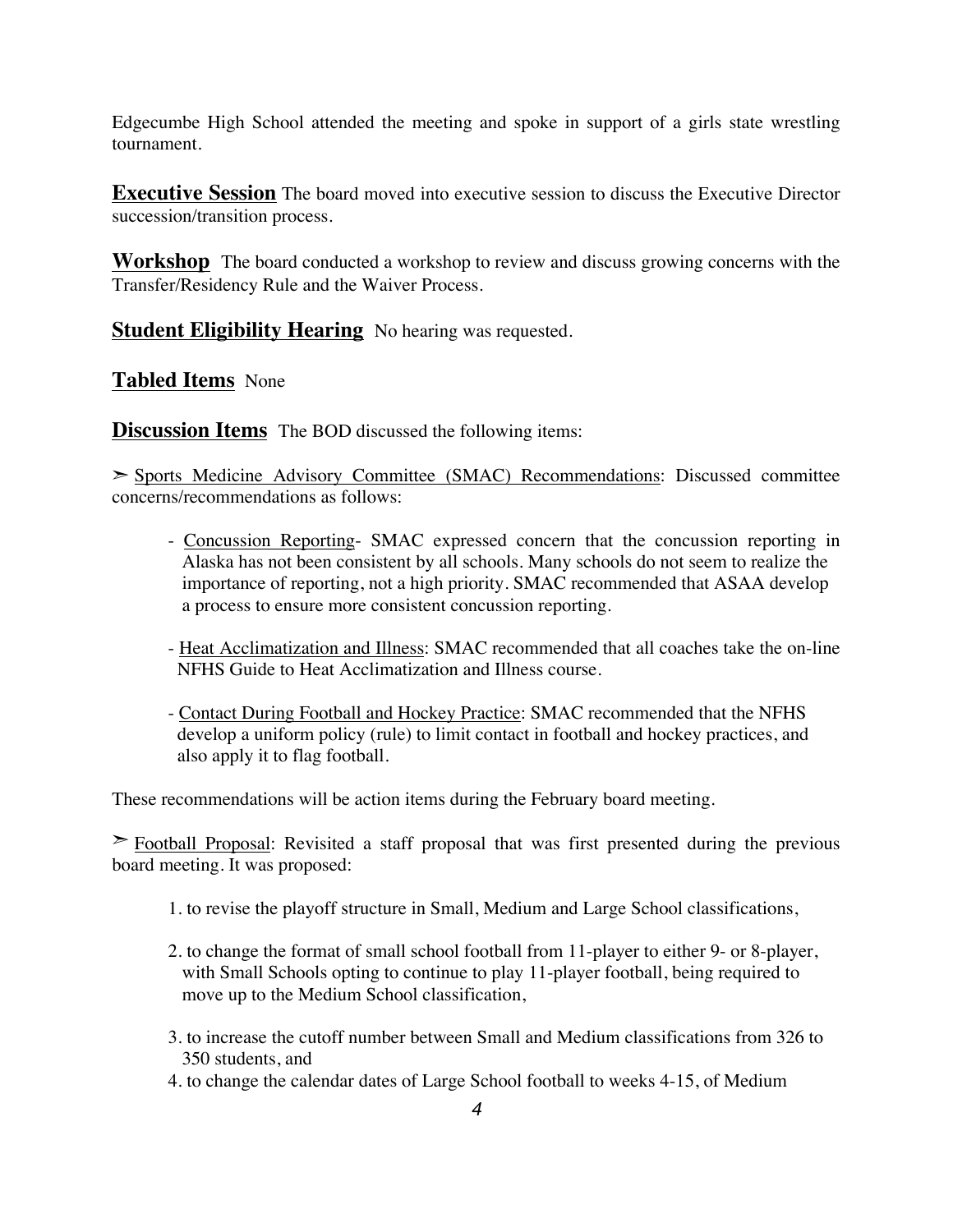School football to weeks 5-15, and of Small School football to weeks 5-13.

Following discussion, there was insufficient interest from the board members to advance the proposals.

The board agreed to discuss the playoff format for Medium Schools during the February meeting since this year's format was for one year only.

 $\geq$  Girls Wrestling: During its October meeting, following considerable discussion, the board directed staff to "flesh out" a proposal for a girls state wrestling tournament to be presented during the December meeting. Staff carried out this request and presented its proposal. The board commented and agreed to take the proposal to the region meetings for input and further discussion during its February meeting.

 $\geq$  Softball: Heard and discussed a proposal from Region 3 to do away with the 1  $\frac{1}{2}$  hour game time limit in effect during the state tournaments. This was moved to an action item.

 $\geq$  Basketball: Continued discussion, without concensus, on a Region 6 proposal to seed the 3A state basketball tournament teams using a panel comprised of regional representation – a separate panel for girls and boys teams.

Continued discusussion, without concensus, on a Region 1 proposal to seed the top 4 teams (boys and girls) in the 1A, 2A and 3A state basketball tournaments, possibly using similar panels of experts.

Concluded discussion by agreeing that future seeding is only possible if accurate seeding data is available. Adopted a position statement (see action items) that paves the road for future seeding and possible at-large berths based on seeding results by requiring schools to enter basketball game results at www.asaa365.com so that information is available for committee use. The board asked schools to begin entering data this season so that any unforeseen difficulties with the website can be solved prior to potential state tournament seeding for the 2014-15 season.

Continued discussion on this item will be held during the Feburary board meeting.

 $\geq$  Girls Hockey Update: Heard a short update on girls hockey from Region 4. This will be a discussion item during the February board meeting.

➣ Conferences and State Tournament Berths – Team Sports: ASAA reviews team sports during school years which begin with an odd number. This year's review included baseball, basketball, football, hockey, soccer, softball, 3A/4A volleyball and 2A/mixed/six volleyball.

Discussed recommended changes in Greatland hockey and softball.

Greatland hockey – due to a decrease in the number of schools sponsoring teams, decrease the teams in the state tournament from 4 to 2.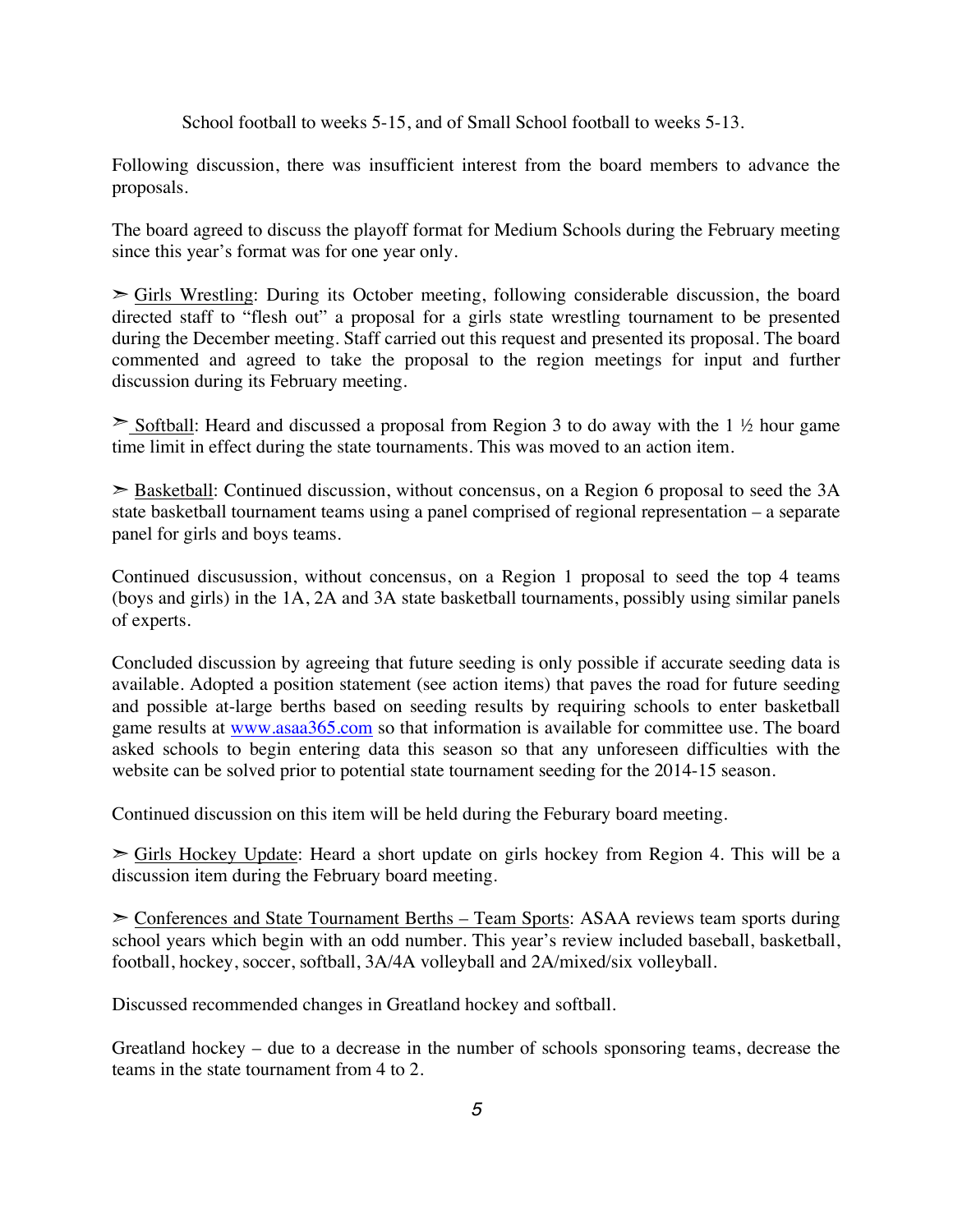Softball – due to a decrease in the number of Large School teams, decrease the teams in the state tournament from 8 to 6.

Softball - due to changes in the number of teams in the Small School conferences, reallocate berths from 2-2-2 to 3-2-1.

These items will receive further discussion/action during the February board meeting.

 $\geq$  Alternative Education Program Update: Heard that implementation of the new eligibility rules applying to alternative education program students throughout the state is moving along smoothly.

➣ Boarding School Transfer Rule: Heard that the new form/process seems to be working and that the number of requests is increasing. It is expected that a large number will be received beginning with second semester.

➣ State Tournament Site Bids: Discussed bids which were submitted for the All-State Music Festival, 4A Wrestling, Nordic Skiing, Softball, Baseball and World Language Declamation, prior to taking action later in the meeting.

Moved into executive session to discuss the financial implications of potentially moving the March Madness Alaska state basketball tournament from the Sullivan Arena to UAA's Alaska Airlines Center in the future.

 $\geq$  ASAA Board Composition: Continued discussion on the Region 1 proposal to analyze the composition of the board in light of concerns expressed that the makeup of the board does not represent a broad base of Alaskans; that it lacks representation by various constituencies. This will receive further discussion during the February board meeting.

➣ Game Ejections/Suspensions: Continued discussion on the high number of coach/player game ejections. Reviewed a staff proposal to increase the penalties for repetitive ejections during a season. This will receive further discussion during the February board meeting.

Proposed Changes –

| Student: | First Ejection – No change (sit out next contest)                  |
|----------|--------------------------------------------------------------------|
|          | Second Ejection - Removal for rest of the current contest plus an  |
|          | an additional two contest suspension. Prior to returning to        |
|          | competition, the student must complete the on-line NFHS            |
|          | Course entitled, "Sportsmanship."                                  |
|          | Third Ejection – Student is ineligible for remainder of that sport |
|          | season.                                                            |

A jamboree/pool play does not count as a contest for the purpose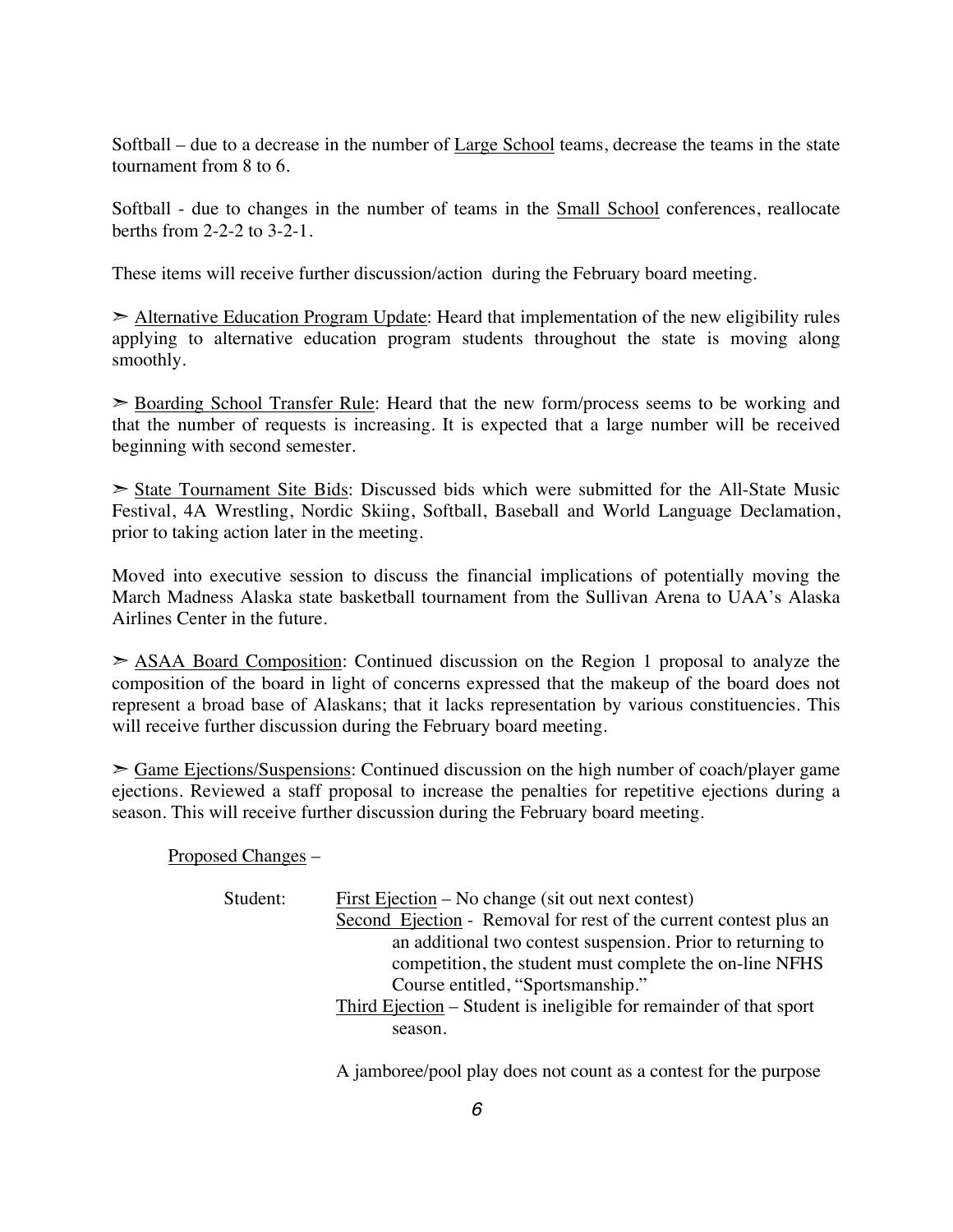of meeting the suspension requirement.

Should a student be unable to complete a suspension during the sports season in which the ejection occurs, the ejection shall be carried over into the student's succeeding season of participation. In order for the suspension in the succeeding season of participation to meet this requirement, the student must be a member of the team for the entire season for that sport.

Coach: First Ejection – No change (sit out next contest) Second Ejection - Removal for rest of the current contest plus an an additional two contest suspension. Coach may not coach again during a contest until completing the on-line NFHS Course entitled, "Teaching and Modeling Behavior." Third Ejection – Coach is ineligible for remainder of that sport season.

A jamboree/pool play does not count as a contest for the purpose of meeting the suspension requirement.

School: A school whose students and or coaches accumulate (number ??) or more ejections during the current school year will be fined a maximum of \$1,000 which is reducible by the ASAA board of directors if the school submits a written plan to reduce its number of ejections.

➣ School Classification: Discussed a request by Tri-Valley High School to be reclassified from 2A to 1A beginning in 2014-15 due to declining enrollment. This was moved to an action item.

➣ Policy- Transgender/Trasnsexual Students in Interscholastic Activities: Discussed the growing nationwide discussion on eligibility determinations for these students. It was decided to contact AASB in researching existing school district policies in the state for continued discussion during the February board meeting.

 $\geq$  Employee Manual: Heard a brief report from the Executive Director on the newly written ASAA employee manual. This will be a workshop item during the February board meeting, prior to adoption.

➣ Out-of-Season Contact: Began a new discussion on the potential unfair advantage that out-ofseason contact between players and their school coaches can create for certain school teams. This came out of discussions held concerning a pre-season tournament held at a member school in Anchorage. Over the years, the ASAA board has chosen to not impose strict regulations on this contact, although it has considered doing so on a number of occassions. The board asked staff to investigate policies of other state associations for comparison. This will be a topic of continued discussion during the February board meeting.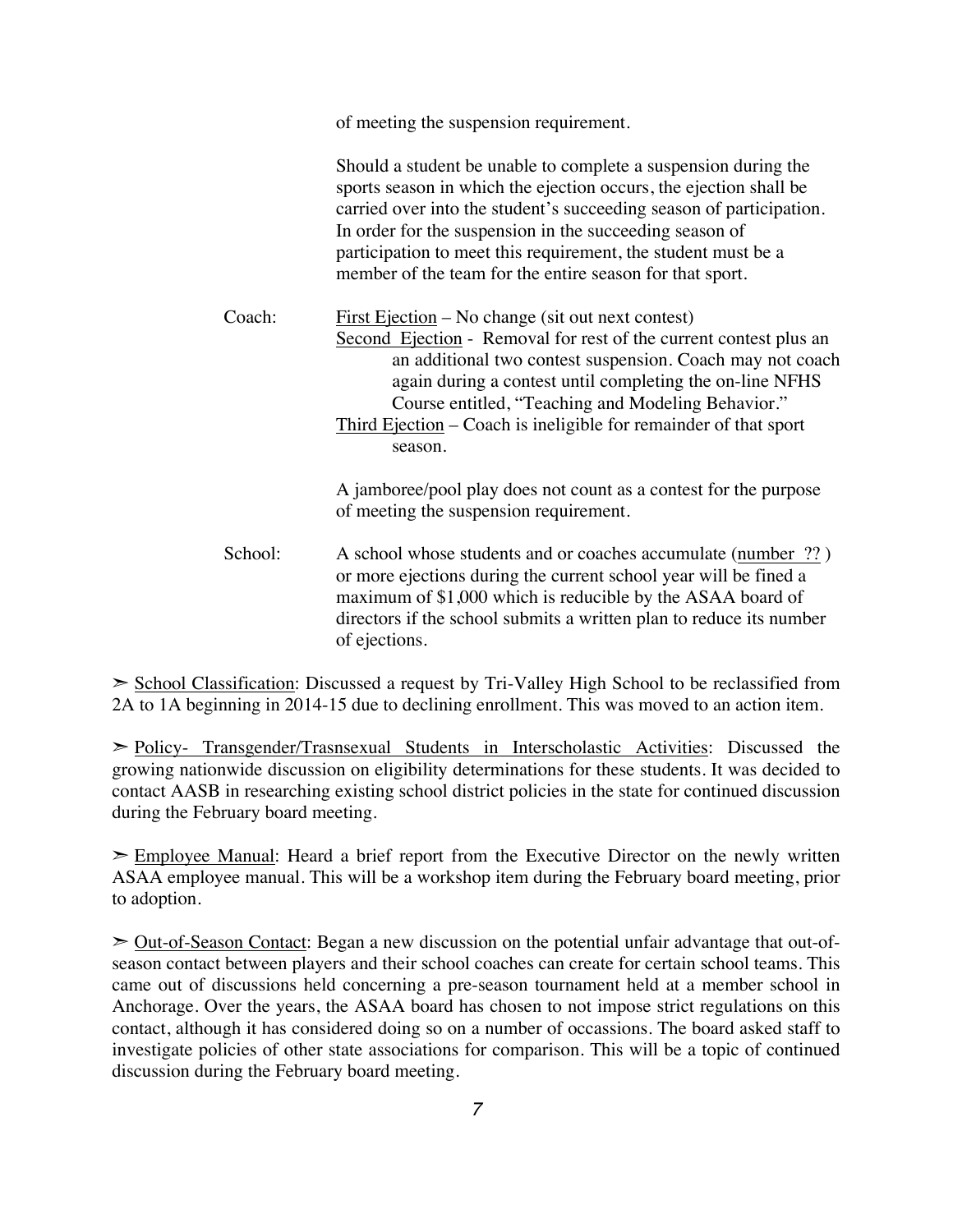➣ Presentation – UAA Athletic Staff: Heard a presentation from Keith Hackett and Tim McDiffett of UAA, concerning the potential of using the future Alaska Airlines Center as a venue for state tournaments.

 $\geq$  TAD Policy: Discussed a Region 1 concern about the penalties for violating the chewing/ smoking tobacco section of the TAD policy. Mt. Edgecumbe High School also expressed concern on behalf of its students. Discussion evolved into the potential for development of a chewing tobacco video educational component.

Also discussed a staff request to include "e" cigarettes, etc., in the TAD policy. This was moved to an action item.

➣ State Tournament "Outstanding Diver" Award: Discussed a staff concern about the way that award recipient is selected and in the award itself, compared to other state tournament "outstanding" awards. This was moved to an action item.

➣ Nordic Skiing State Tournament: Revisited a staff proposal as follows:

- 3 races per day no change
- Berths (current) -open qualification for each school 6 girls and 6 boys

 $(proposed)$  – Region 2 - ??

Region 3 - Top 4 teams + top 25 skiers not on those teams Region  $4 - Top\,4$  teams  $+ top\,25$  skiers not on those teams Region  $6 - Top\ 2$  teams  $+ top\ 15$  skiers not on those teams

**Items for Next Regular Meeting –** February 17-18, 2014 University Lake Springhill Suites, Anchorage

### **Action Items**

1.

# **Tabled Items**

1.